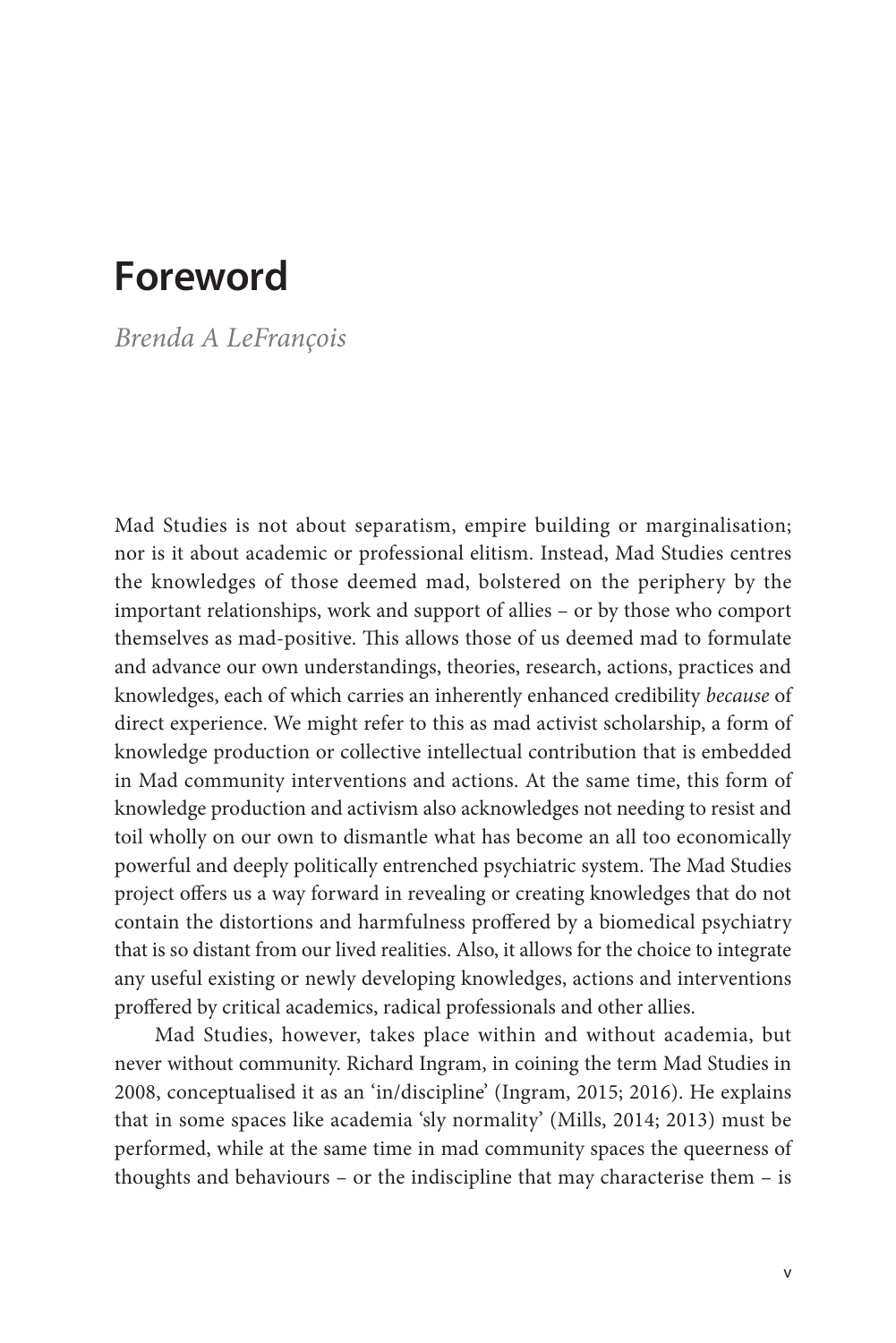known, honoured and lived (Ingram, 2016), incomprehensible as that may be to the sanestream. Examples of where Mad Studies as an in/discipline is occurring in our various local communities include the reading group in the Netherlands initiated by Grietje Keller (Keller, 2015), the North East Mad Studies Forum<sup>1</sup> in England, and the group in Moncton, Canada initiated by Rachel LeBlanc, to name just a few. There are also the well-known courses in academia in Canada, Scotland and England. This book offers us several other examples of Mad Studies – of 'thinking environments' – ranging from survivor-produced knowledges to survivor-created and survivor-controlled practices to partnerships in research and higher education teaching, some lesser known, with little having been written about them previously.

In my view, this extraordinary volume represents a crucial and unprecedented account of what Mad Studies is all about. Notably, it is almost wholly written by psychiatric survivors, with the exception of only three chapters co-authored in partnership with allies, in addition to the last chapter written solely by ally Reima Maglajlic. I first met Reima in England in the mid-1990s, and it seems not accidental that I encounter her here again, decades later, in this book. We both studied under the late Professor David Brandon – in Rea's words, 'one of the first mental-health-system-survivors-cum-professors-of-social-work' (p210). He was a formidable and leading figure in the psychiatric survivor community in the UK from around the 1970s until his untimely death in 2001, and the education we received from him was equally formidable. Initially through that mad activist education under David's guidance and tutelage, and later through engaging in community actions and independent reading, I became familiar with and learned much from the previous writings and activism of most of the contributors of this volume. In fact, I have been profoundly influenced at different times over the past 20 years by the writings, activism and courage of so many of them.

And now, finally, we have this book, which I envisage will be taken up as foundational in Mad Studies. Many of the thoughts and teachings contained within it are authored by people who have been working in the trenches for a long time to create mad spaces in practice, education and research. In effect, we have a book in our hands that we can now dip in and out of, and which might just be able to sustain us in those bleak moments when the work we all do seems too overwhelming, dangerous or unachievable. Filled with poignant analyses, strong political commitments and a passion for social justice, the chapters weave together a multitude of ideas, perspectives and experiences. In reading it, sometimes I could feel the words resonating in my bones; sometimes I

<sup>1.</sup> See http://madstudiesne.weebly.com/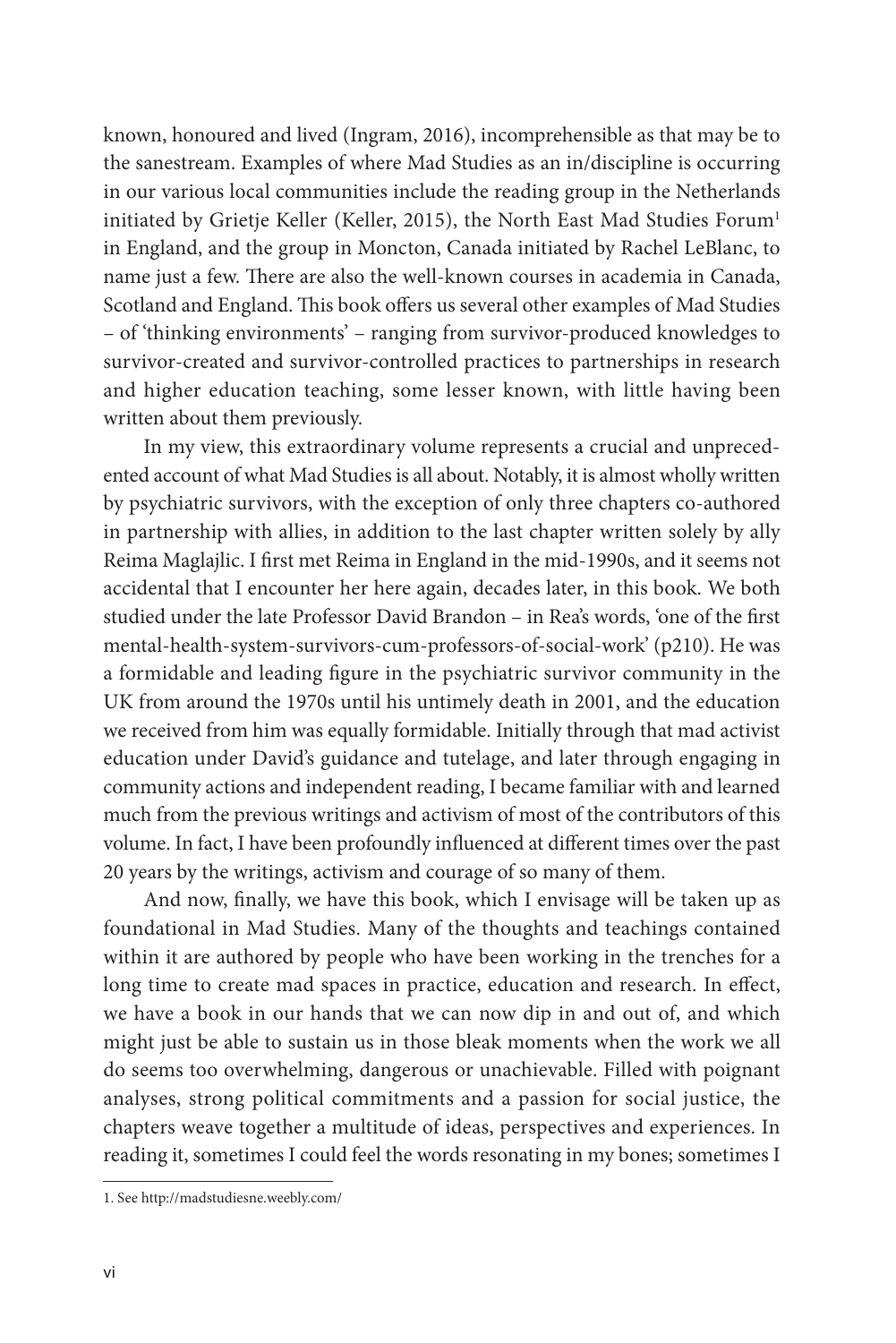found myself cheering as the words on the page dared to say out loud what others will not – the simple yet complex truths that others do not have the courage or honesty to speak.

 As such, this volume contains so many of the important arguments – mad activist arguments – that link together the diverse issues subsumed within the umbrella of Mad Studies. It offers critiques of biomedical psychiatry, allowing us to appreciate anew why different and mad-informed ways of understanding and addressing distress and extreme states of mind are of such central importance. In addition, it tackles head-on issues of psychiatric survivor exclusions linked to assumptions about (il)legitimacy and (lack of) credibility, both within and outside of psychiatry. As well, it interrogates the fairly consistent appropriation and distorting of psychiatric survivor contributions over time and across space.

Both the breadth and depth of this book's focus and discussion were at times arresting for me to read; I am left thinking through issues that are pressing but have perhaps not been invoked or developed in writing before. Here, we find warnings of what might happen when partnerships harm more than help, or when our goals lose their initially unabashed political grounding, or when we become corrupted by a hierarchical and competitive academic culture that is detached from the mad community and people's everyday lives. Here, we learn about the problems that arise when mad identity remains undisclosed, as well as analyses of the fragility and the impossibility of mad identity. Here, too, we are asked to think about and confront racism within and outside of psychiatry, including systemic whiteness not just within psy-systems but also within the mad movement itself, the privileging of white survivor contributions and the erasure of cultural memory when it is not consistent with established white Western understandings.

All this and so much more within its pages make this volume both vital to our movement and perhaps of fundamental importance to the evolution of Mad Studies. In short, this book has provided a locus for exposing – and being recognised for – the kind of meaningful meaning-(un)making that is possible within Mad Studies.

Brenda A LeFrançois

## **References**

Keller G (2015). *Theory as Healing: Mad Studies reading groups in Amsterdam.* Conference presentation. Making Sense of Mad Studies conference, 30 September 2015; Durham University, UK.